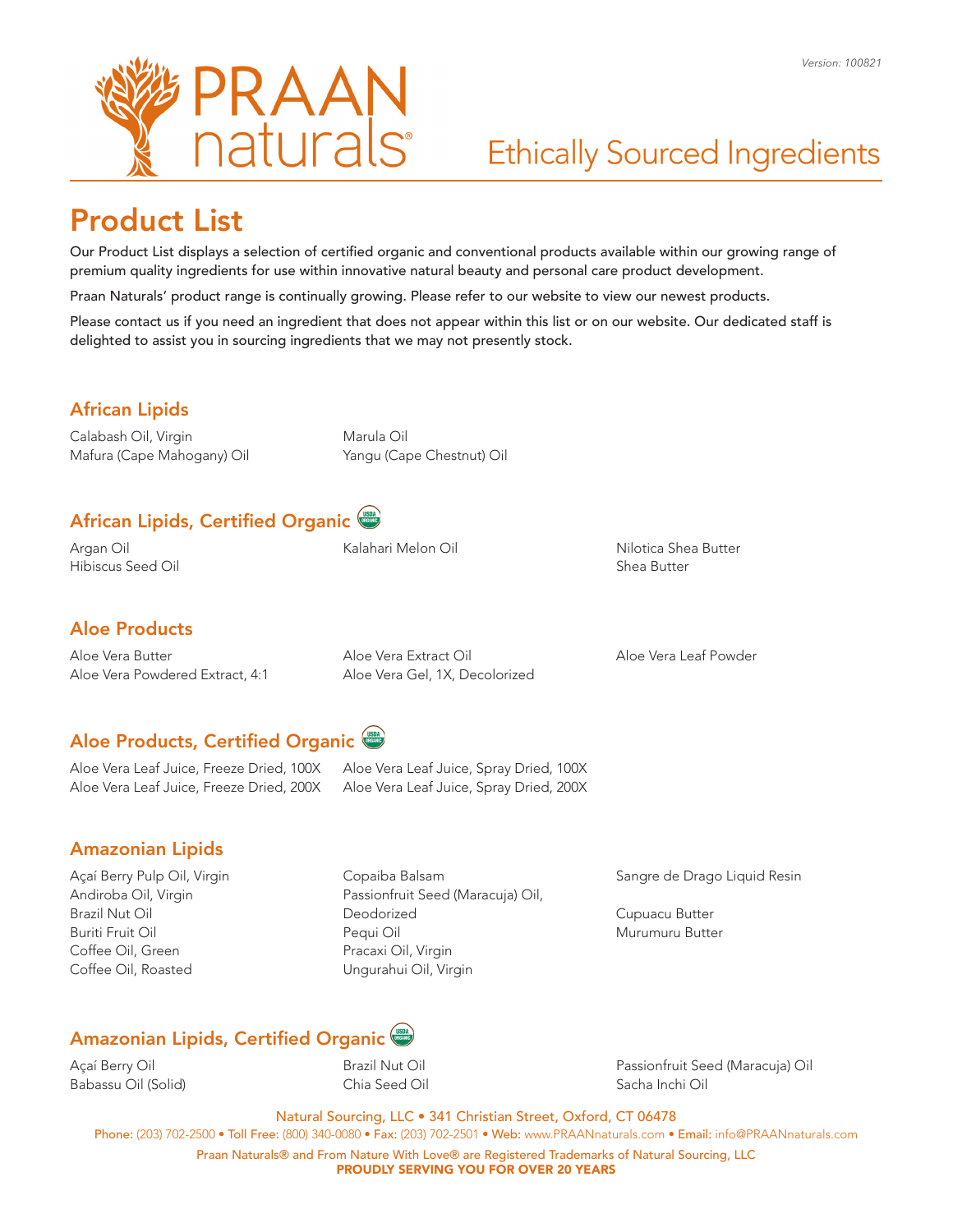

#### Bee Products

Honey Powder **Royal Jelly Powdered Herbal Extract 1X** 

### Bee Products, Certified Organic

Honey Powder **Beeswax**, Yellow Pastilles

### Berry Seed Oils

Açaí Berry Pulp, Virgin Black Raspberry Seed, Virgin Blackberry Seed, Virgin Blackcurrant Seed

Chokeberry Seed Cranberry Seed Raspberry Seed, Virgin Strawberry Seed

Seabuckthorn Berry Total CO2 Extract Seabuckthorn Seed Total CO2 Extract

### Berry Seed Oils, Certified Organic

Açaí Berry Cranberry Seed Raspberry Seed Seabuckthorn Berry Total CO2

#### Botanical Extracts

Aloe Vera, 4:1 Powder Annato, Oil Soluble Liquid Annato, Water Soluble Powder Burdock Root, 4:1 Powder Green Tea Leaf Powder, 50% Polyphenols Royal Jelly, 1X Powder

St. John's Wort, 4:1 Powder Stinging Nettles, 4:1 Powder White Willow Bark, 4:1 Powder

### Botanical Extracts, Certified Organic

Acerola Powder

#### **Butters**

Aloe Vera Coffee Bean Cupuacu Mango

Murumuru Shea

### Butters, Certified Organic

Babassu Oil (Solid) Cocoa

Nilotica Shea Shea

Natural Sourcing, LLC • 341 Christian Street, Oxford, CT 06478 Phone: (203) 702-2500 • Toll Free: (800) 340-0080 • Fax: (203) 702-2501 • Web: www.PRAANnaturals.com • Email: info@PRAANnaturals.com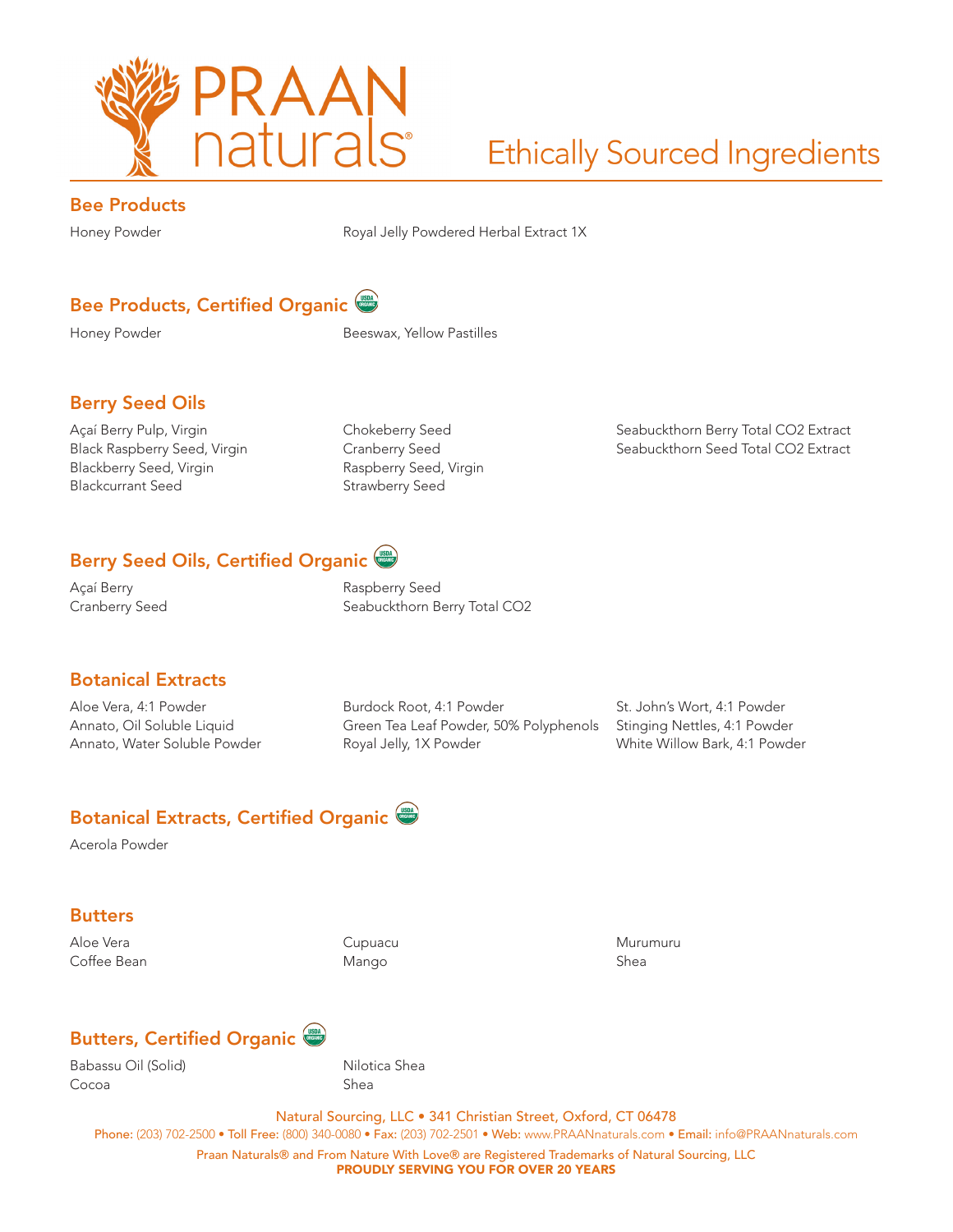

Dead Sea Mud (Black Mud) Dead Sea Mud Powder

Sea Yellow Illite

#### Clays & Muds

Bentonite (Calcium) Bentonite (Sodium) French Black French Green Glacial Green Illite

### CO2 Extracts

- Angelica Root Select Arnica Flower Total Basil Select Black Cumin Total, High TQ Black Pepper Total Borage Seed Total Calendula Total Cardamom Select Carrot Root Total Carrot Seed Select Celery Seed Chamomile Total Chia Seed Cinnamon Bark Burmannii Total Cinnamon Bark Cassia Total
- Kaolin, Coral Kaolin, White Multani Mitti Red Illite Rhassoul Rose

Cinnamon Bark Ceylanicum Select Clove Bud Select Cocoa Select Coriander Select Evening Primrose Frankincense Select Ginger Total Gromwell Root Total Helio Carrot (Root) Total Hops Total Jasmine Grandiflorum Select Jasmine Sambac Select Juniper Berry Select Lavender Select Myrrh Select

Oat Total Oregano Select Parsley Seed Select Pomegranate Total Rhatany Root Total Rice Bran Total Sage Triloba Sandalwood Select Seabuckthorn Berry Total Seabuckthorn Seed Total St. John's Wort Total Tomato Seed Total Turmeric (Curcuma Longa) Vanilla Total, 12% Vanillin Wheatgerm Total

## CO2 Extracts, Certified Organic

Amaranth Seed Total Calendula Total Chamomile, German, Total Chia Seed Total Cinnamon Bark Coconut Select Coffee Total Lilac Total

Linden Blossom Select Linden Blossom Total Oregano Total Rose Damascena Select Rose Hip Seed Total Rosemary Antioxidant 14% Diterpene Rosemary Antioxidant 25% Diterpene Rosemary Select

Sage Triloba Select Seabuckthorn Berry Pulp Total Seabuckthorn Berry Total Vanilla Total, 12% Vanillin Vanilla Total, 26% Vanillin Zdravetz Total

#### Essential Oils

Allspice, Jamaica Ammi Visnaga, Morocco Amyris, Haiti Andean Mint, Peru

Angelica Root, England Anise Seed Bay, Dominican Republic Bergamot, Italy

Bergamot, Ivory Coast Black Pepper Blue Cypress, Australia Cajeput, Australia

Natural Sourcing, LLC • 341 Christian Street, Oxford, CT 06478

Phone: (203) 702-2500 • Toll Free: (800) 340-0080 • Fax: (203) 702-2501 • Web: www.PRAANnaturals.com • Email: info@PRAANnaturals.com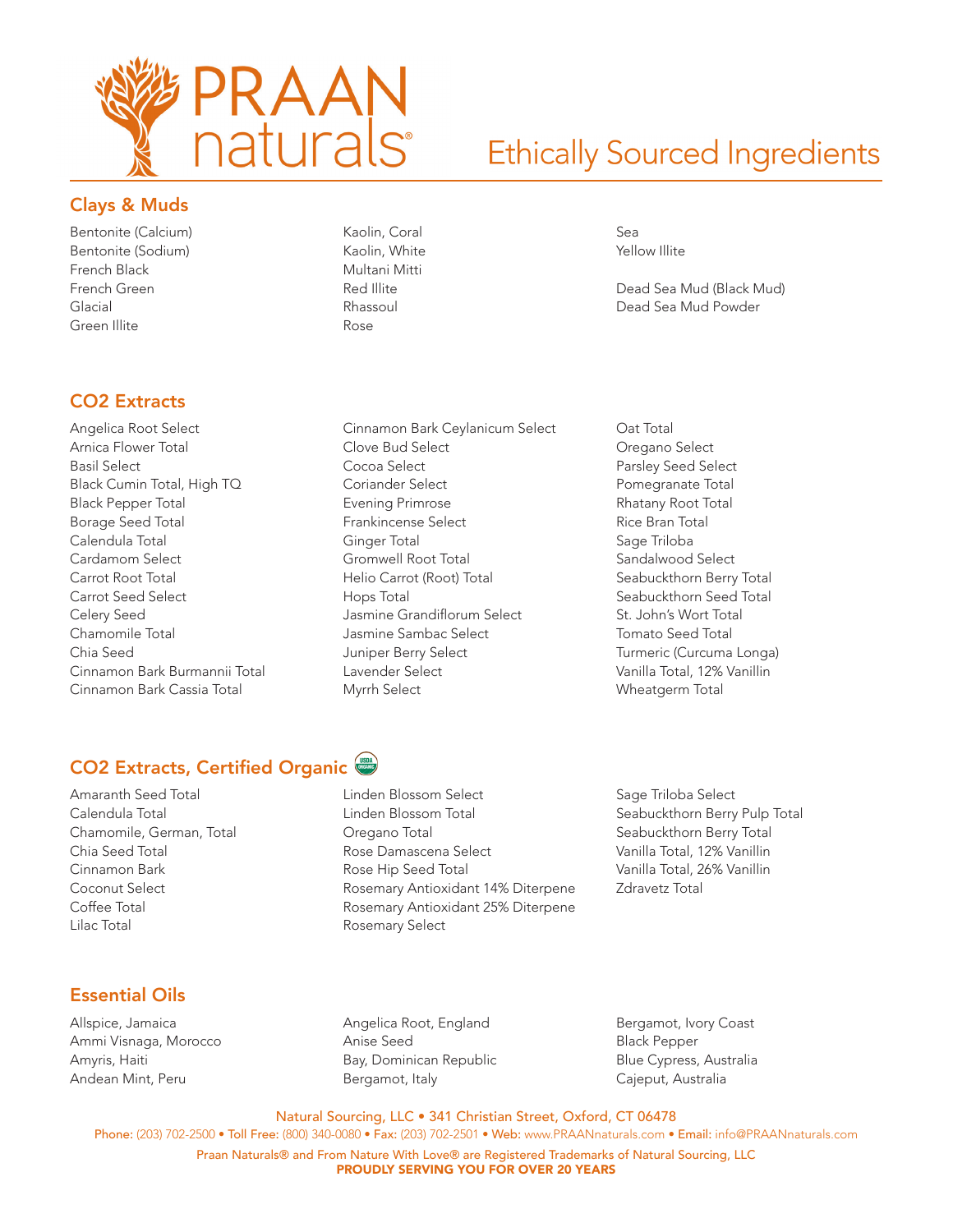

### Essential Oils (continued)

Cardamom, Sri Lanka Carrot Seed, France Catnip, USA Cedarwood, Virginia Chamomile, German, England Chamomile, Roman, France Chamomile, Roman, United Kingdom Cinnamon Bark, Indonesia Clary Sage, England Clary Sage, France Clove Bud, Sri Lanka Cypress, Crete Elemi, Philippines English Chamomile, England Eucalyptus Citriodora, China Eucalyptus Globulus Fennel, Sweet, Hungary Frankincense Carteri, Somalia Geranium Rosat Geranium, Egypt Ginger, Fresh Sweet, Indonesia Grapefruit, Pink, USA

- Grapefruit, White, USA Helichrysum Italicum Hyssop, England Juniper Berry, Hungary Lavandin Grosso, France Lavandin, Spain Lavender, Bulgaria Lemon Tea Tree, Australia Lemon, Spain Lemon, USA Lemongrass, Rhodinol Lime, Cold Pressed, Mexico Lime, USA Mandarin, Green, Italy Marjoram, Sweet Melissa (Lemon Balm), England Neroli, Morocco Neroli, Tunisia Niaouli, Madagascar Opoponax, England Orange, Sweet, USA Orange, Valencia, CP, USA
- Oregano, Hungary Palo Santo, Peru Palo Santo Fruit, Ecuador Patchouli, Indonesia Peppermint, USA Peruvian Myrtle, Peru Petitgrain, Spain Pink Peppercorn, Peru Rosalina, Australia Rosemary Cineole, Hungary Rosewood, Sustainable, Peru Spearmint, USA Tangerine, CP, USA Tea Tree, Australia Tulsi (Holy Basil), India Vetiver, Haiti White Sage, Canada Ylang Ylang Complete, Madagascar Yuzu, Japan Zdravetz, Bulgaria

### Essential Oils, Certified Organic

Balsam Poplar, Canada Basil, Linalool, India Bergamot Bergamot, FCF Black Spruce, Canada Caraway, Hungary Cardamom, Sri Lanka Cedarwood Atlas, Morocco Chamomile Blue, Canada Chamomile, Roman, France (Organically Grown) Cinnamon Bark, Sri Lanka Cinnamon Leaf Citronella, Indonesia Clove Bud, Sri Lanka Coriander Leaf Coriander Seed Cypress, France Dill Seed, France Dill Seed, Hungary

#### Dill Weed, Hungary Eucalyptus Citriodora, India Eucalyptus Globulus, India Fir, Balsam, Canada Frankincense Geranium, Rose Grapefruit, Pink, CP, USA Grapefruit, White CP, Florida Helichrysum Italicum, France Hemlock, Canada Jatamansi (Spikenard), Nepal Juniper Berry, Central Europe Lavandin Abrialis, France Lavandin Grosso, France Lavandin Super, France Lavender, Bulgaria Lavender, France Lemon, Argentina Lemon Myrtle, Australia Lemon Verbena, France

Lemongrass, India Lilac, Bulgaria Lime, Cold Pressed Mandarin, USA Melissa (Lemon Balm), France Myrrh Neroli, Egypt/Morocco Niaouli, Madagascar Nutmeg, Sri Lanka Orange, Sweet, CP, USA/Mexico Palmarosa, India Patchouli, India Peppermint, Chocolate var., Canada Peppermint, India Petitgrain, Paraguay Pine, Scotch, Canada Rose Damascena, Bulgaria Rosemary, Spain Rosemary Camphor, Spain Rosemary Cineole, Tunisia

Natural Sourcing, LLC • 341 Christian Street, Oxford, CT 06478

Phone: (203) 702-2500 • Toll Free: (800) 340-0080 • Fax: (203) 702-2501 • Web: www.PRAANnaturals.com • Email: info@PRAANnaturals.com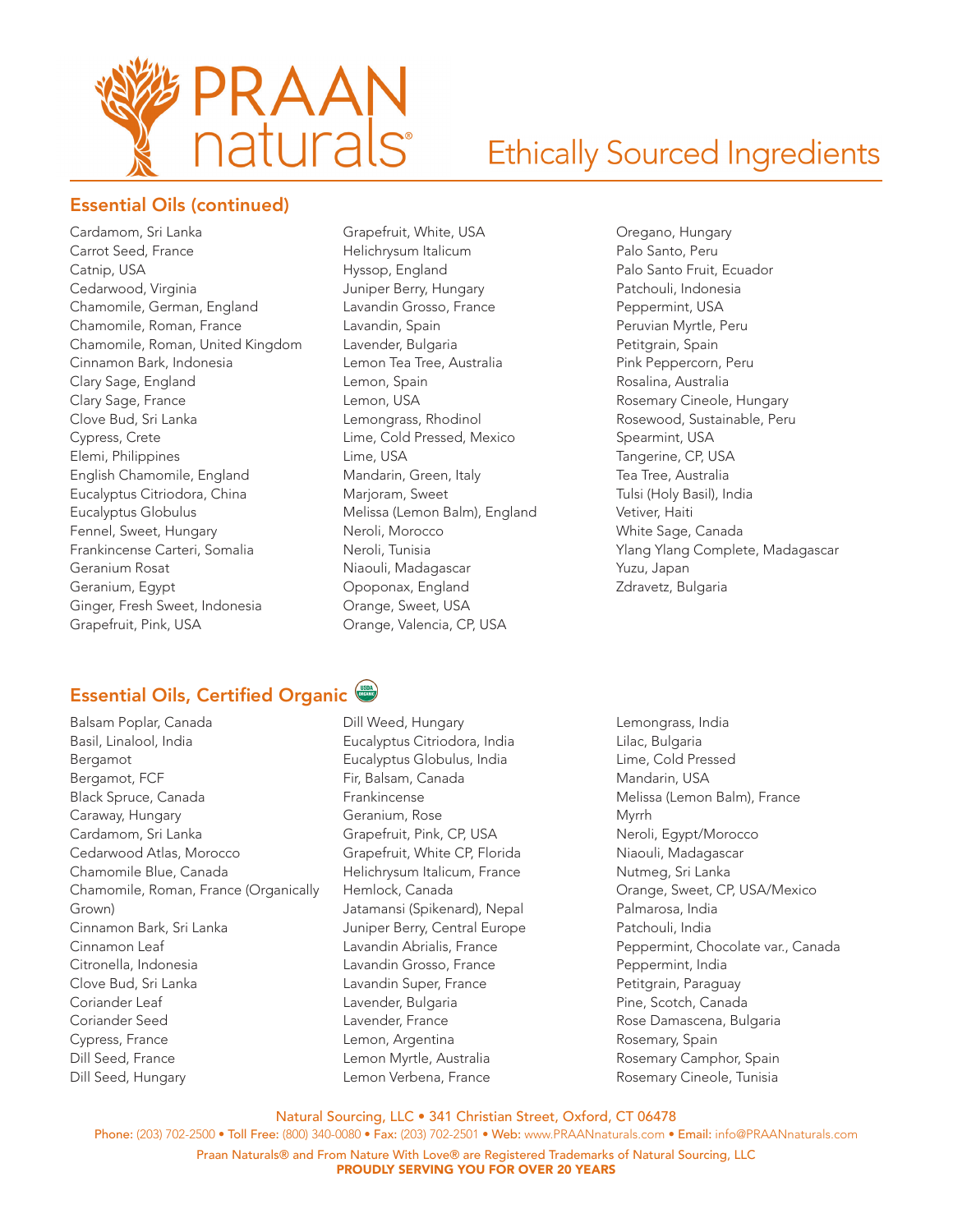

### Essential Oils, Certified Organic (continued)

Rosemary Verbenone, France Sage, France Spearmint, India Spike Lavender Spikenard, Nepal Star Anise

Tea Tree, Australia Thyme, Spain Thyme, Thymol Tulsi (Holy Basil), India Vetiver, Haiti White Spruce, Canada

Cranberry Fruit Seed Dead Sea Mud Dead Sea Salt, Fine Dead Sea Salt, Medium Demerara Sugar

Dutch Blue Poppy Seed Grape Seed Powder Himalayan Pink Salt, Fine Himalayan Pink Salt, Medium

Olive Seed Powder Pumice Powder

Grape Seed Powder Raspberry Seed Powder

Magnolia Mimosa **Osmanthus** Pink Lotus

Raspberry Fruit Seed Powder

Desiccated Coconut, Finely Shredded

Yarrow, Canada Ylang Ylang Complete, Madagascar Ylang Ylang Extra, Madagascar Zdravetz, Bulgaria

### **Exfoliants**

Almond Shell Powder Apricot Seed Powder Bamboo Powder (Banslochan) Black Raspberry Fruit Seed Blackberry Fruit Seed Blueberry Fruit Fiber Blueberry Fruit Seed Bolivian Pink Salt, Coarse Bolivian Pink Salt, Fine Cherry Seed Powder Coconut Shell Powder Colloidal Oat Flour (Fine) Cranberry Fruit Fiber

### Exfoliants, Certified Organic

Calendula Powder Evaporated Cane Juice

### Floral Waxes

Bayberry Jasmine Auriculatum Jasmine Grandiflorum Jasmine Sambac

### Fruit Seeds & Fibers

Blueberry Fruit Fiber Cranberry Fruit Fiber Black Raspberry Fruit Seed Blackberry Fruit Seed Blueberry Fruit Seed

Cranberry Fruit Seed Dutch Blue Poppy Seed Grape Seed Powder Kiwi Fruit Seed Raspberry Fruit Seed

Raspberry Fruit Seed Rice Bran Powder, Fine Rice Husk Powder Rice Powder, Fine Sea Salt, Fine Sea Salt, Medium Strawberry Fruit Seed Turbinado Sugar Vanilla Bean Specks Walnut Shell Powder 35/60 Walnut Shell Powder 60/100

Rose Hip Seed Powder Whole Oat Flour

Red Champaca Rose Centifolia Tuberose

Raspberry Fruit Seed Powder Strawberry Fruit Seed Vanilla Bean Specks

Natural Sourcing, LLC • 341 Christian Street, Oxford, CT 06478 Phone: (203) 702-2500 • Toll Free: (800) 340-0080 • Fax: (203) 702-2501 • Web: www.PRAANnaturals.com • Email: info@PRAANnaturals.com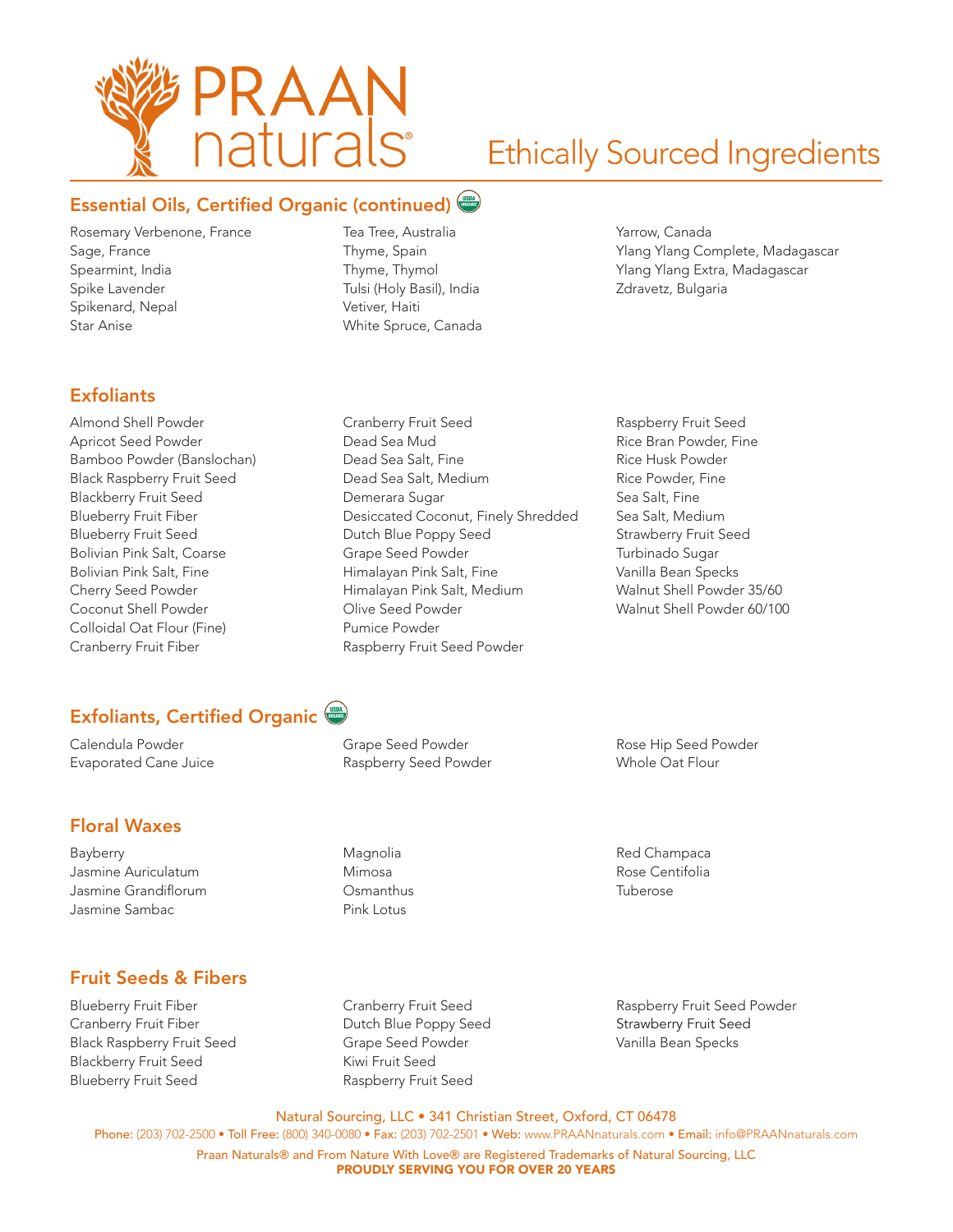

### Grain Products

Arrowroot Powder Colloidal Oat Flour, Fine Corn Starch Rice Bran Powder, Fine Rice Husk Powder Rice Powder, Fine

Rose Damascena Rose Geranium Rose Hip Rosemary Sage Sweet Grass Tulsi (Holy Basil)

Yarrow

Yogurt

### Grain Products, Certified Organic

Whole Oat Flour

#### Hydrosols

Witch Hazel

### Hydrosols, Certified Organic

Calendula Catnip Cornflower Cucumber Elderflower Fir, Douglas Geranium Bourbon German Chamomile

### Milk Powders

Buttermilk Coconut (Dairy-Free, Gluten-Free) Goat's Milk Whole Milk

Ginger

Lavender

Lemon Balm Lemongrass Lime

Helichrysum Italicum

Lavender Maillette Lavender Pacific Blue

### Mint Products, Certified Organic<sup>(557</sup>

Menthol Crystals **Network** Peppermint Essential Oil **Spearmint Essential Oil** Spearmint Essential Oil

#### **Preservatives**

Aspen Bark Extract Powder, Water Soluble Blackcurrant Extract Powder, Water Soluble Elderberry Extract, Oil Soluble Grapefruit Seed Extract, Professional Strength Lactobacillus Ferment, Water Soluble LactoCoconut Extract, Water Soluble Rosemary Oil Antioxidant CO2 Extract

Rosemary Oil Extract, WSP, 5% Rosmarinic Acid Rosemary Leaf Extract Powder, 60% Carnosic Acid Sage Antioxidant CO2 Extract, 23% DTP Vitamin E Oil, Natural (400 IU/g) Vitamin E Oil, Natural (1000IU/g) Vitamin E Oil, Natural (1400IU/g) Vitamin E T-50 Low Alpha Mixed Tocopherol

Natural Sourcing, LLC • 341 Christian Street, Oxford, CT 06478 Phone: (203) 702-2500 • Toll Free: (800) 340-0080 • Fax: (203) 702-2501 • Web: www.PRAANnaturals.com • Email: info@PRAANnaturals.com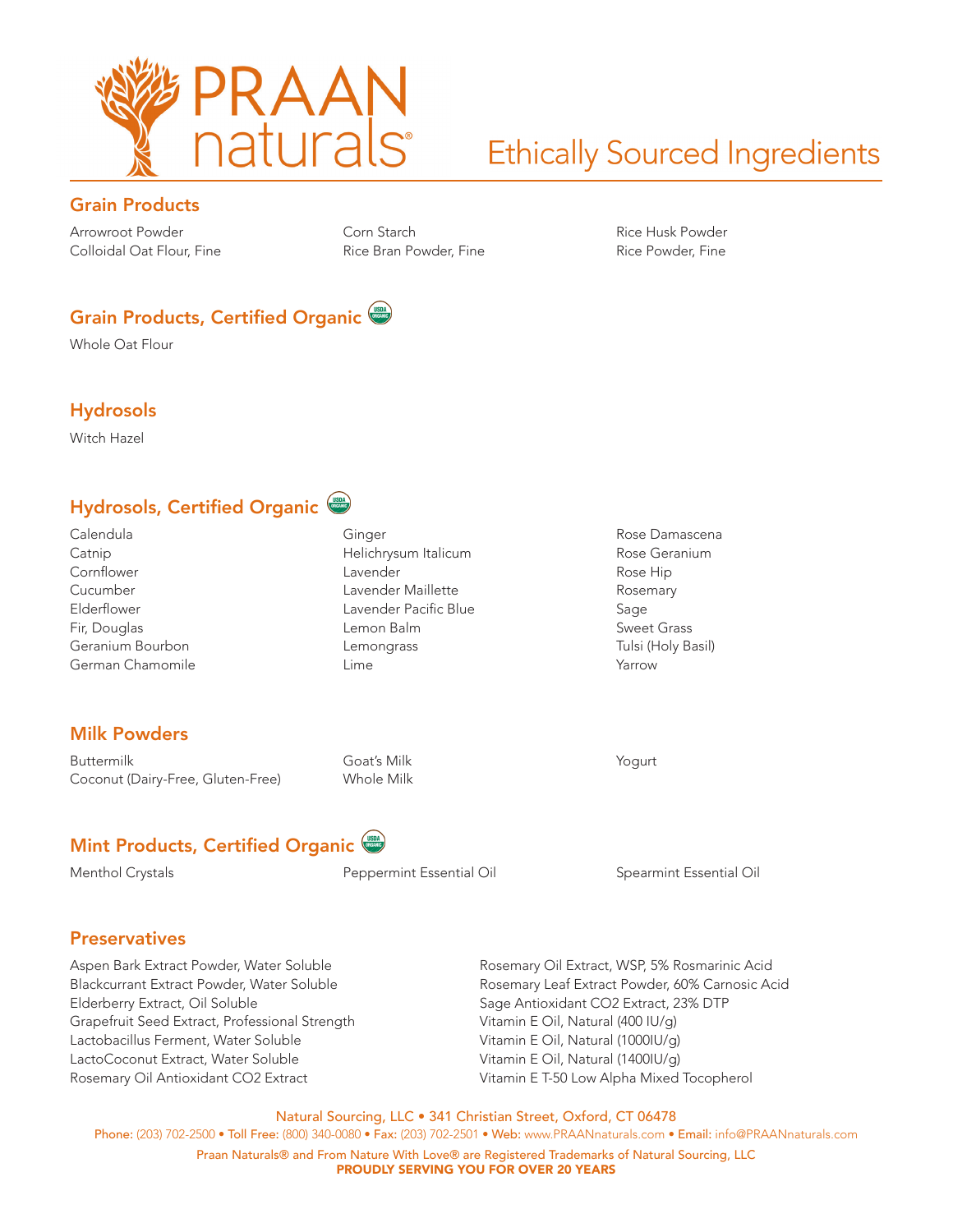

#### **Salts**

Bolivian Pink, Fine Bolivian Pink, Coarse Dead Sea, Fine

Dead Sea, Medium Himalayan Pink, Fine Himalayan Pink, Medium Magnesium Chloride Flakes Sea, Small Sea, Medium

### Sea Vegetables, Certified Organic

Bladderwrack Powder News Relp Powder

#### Sugars

Turbinado

### Sugars, Certified Organic

Evaporated Cane Juice

### Vegetable Oils

Abyssinian Acai Berry Pulp, Virgin Almond, Sweet Almond, Sweet Aloe Vera Extract Amla Andiroba, Virgin Apricot Kernel Argan, Deodorized Avocado Baobab Black Raspberry Seed Blackberry Seed Blackcurrant Seed, Virgin 15% GLA Blueberry Seed, Virgin Borage, CP, 20% GLA Brazil Nut, Refined Broccoli Seed, Virgin Buriti Fruit, Refined Calabash, Virgin Caprylic Capric Triglycerides (MCT Oil) Carrot Seed, Virgin Castor

Castor, Black Cherry Kernel (Sweet), Virgin **Chokeberry** Coffee, Green Coffee Bean, Roasted Copaiba Balsam Cranberry Seed Cucumber Seed, Virgin Evening Primrose (9% GLA) Grape Seed, Decolorized and Deodorized Grape Seed, Refined, Deodorized Grape Seed, Chardonnay, Virgin Grape Seed, Riesling, Virgin Hazelnut Hemp Seed Jojoba, Clear (Water Light) Jojoba, Natural (Golden) Karanja, Virgin Kukui Nut, RBD Laurel Berry Macadamia Nut Mafura (Cape Mahogany) Manketti

Marula Meadowfoam Monoi de Tahiti, Unscented Moringa Oat, CO2 Extracted Olive, Grade A Papaya Seed Passionfruit Seed (Maracuja) Peach Kernel Pequi Plum, Virgin Pomegranate Seed Poppy Seed Pracaxi, Virgin Raspberry Seed Rice Bran, Regular Rose Hip Seed Seabuckthorn Sesame Shea Squalane (Olive) Squalene (Olive) Sunflower

Natural Sourcing, LLC • 341 Christian Street, Oxford, CT 06478

Phone: (203) 702-2500 • Toll Free: (800) 340-0080 • Fax: (203) 702-2501 • Web: www.PRAANnaturals.com • Email: info@PRAANnaturals.com